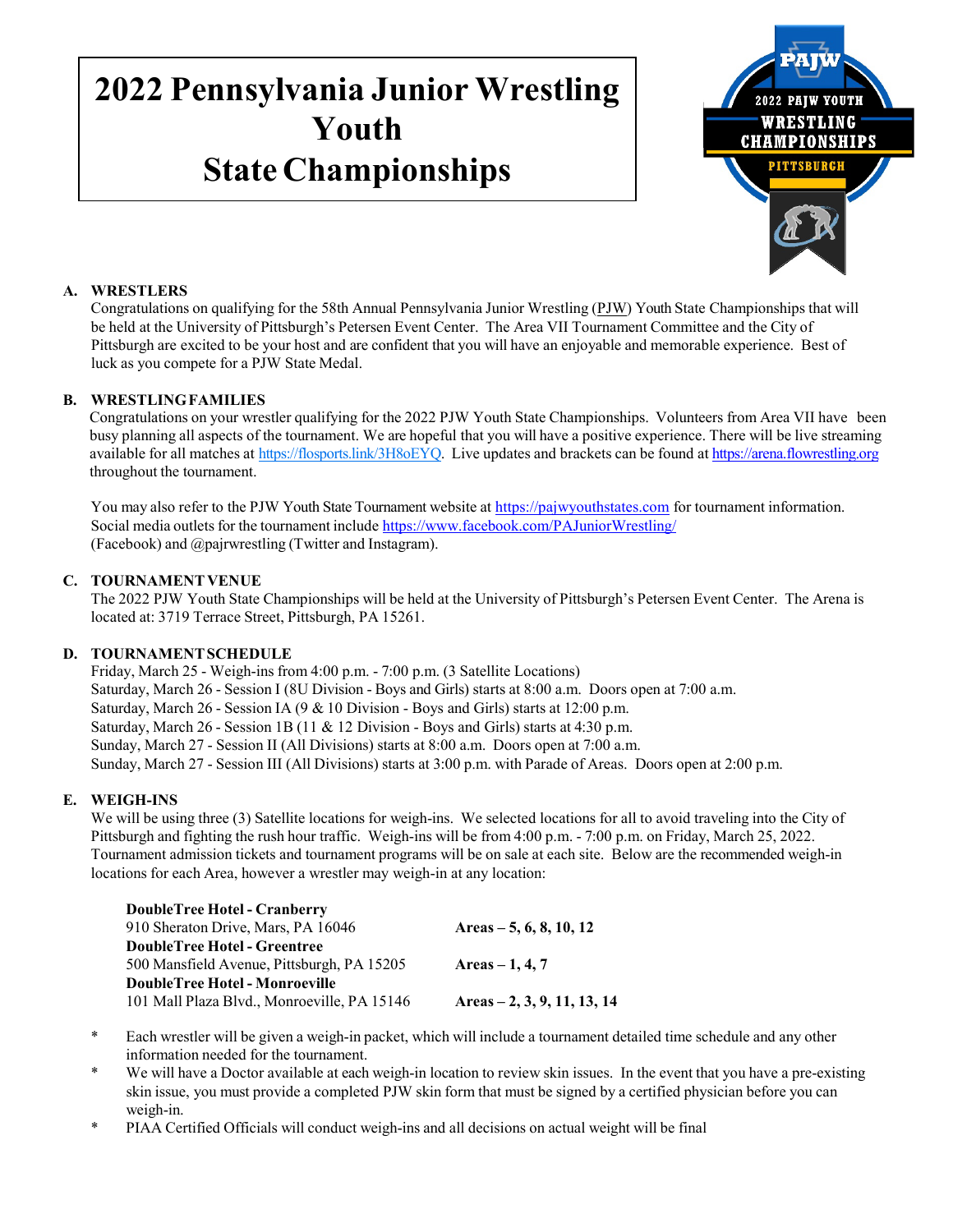## **F. GENERAL ADMISSION COSTS**

Ticket prices are per day. Tickets can be purchased in advanced by going to [https://www.ticketmaster.com/petersen-events](https://www.ticketmaster.com/petersen-events-center-tickets-pittsburgh/venue/180764)[center-tickets-pittsburgh/venue/180764.](https://www.ticketmaster.com/petersen-events-center-tickets-pittsburgh/venue/180764) Tickets will also be available at weigh-ins and at the Petersen Event Center on each day of the tournament.

Saturday Session I, IA and IB **-** \$15.00 Sunday Session II**-** \$15.00 Sunday Session III **-** \$15.00 **All 3 Session Pass - \$30.00**

#### **G. PARKING**

Ample parking is available at a discounted rate at the following locations: O'Hara Garage – 3955 O'Hara Street, Pittsburgh, PA 15213 AND OC Lot – 3505 Allequippa Street, Pittsburgh, PA 15213 **\*ADVISORY\* - USE THESE LOTS AND NOT THE FACILITY ADDRESS AS YOUR DESTINATION**

#### **H. HOTELS**

Hotels are abundant in the Pittsburgh area. The following hotels are offering a discounted rate for the PJW State Tournament:

**DoubleTree Hotel - Cranberry -** 800-222-8733 - \$109 per night (limited availability) 910 Sheraton Drive, Mars, PA 16046

**DoubleTree Hotel - Greentree -** 412-922-8400 - \$109 per night (limited availability) 500 Mansfield Avenue, Pittsburgh, PA 15205

**DoubleTree Hotel - Monroeville** - 412-373-7300 - \$109 per night (limited availability) 101 Mall Plaza Blvd., Monroeville, PA 15146

- Host **Springhill Suites - Southside**  412-488-8003 2950 South Water Street, Pittsburgh, PA 15203
- Host **Hilton Garden Inn - University Place** 412-683-2040 3454 Forbes Avenue, Pittsburgh, PA 15213

#### **I. CONCESSIONS**

The Arena concession stands will be operating throughout the tournament for spectator convenience. The concession stands in the Petersen Event Center are operated solely by Chartwells & the University of Pittsburgh. PJW and Area VII are in no way affiliated with these concessions. You are not permitted to bring food or drinks into the Arena from the outside. All bags will be inspected upon entrance into the Arena.

## **J. FLOOR & STAGING AREAS**

- \* The Staging Area will be located on the floor level of the Arena<br>\* Worm up mote will be evoluable in the Staging Area
- Warm-up mats will be available in the Staging Area
- \* Only wrestlers and coaches will be permitted in the Staging Area and onto the Arena Floor
- \* Parents and family members must remain in the seating area and are not permitted on the Arena Floor
- \* Wrestlers and their coaches should not report to the Staging Area until their Age Division and Weight Class are called
- \* Only two (2) coaches will be allowed to enter the floor with each wrestler  $\frac{1}{2}$ .
- No hats are permitted on the Arena Floor
- The use of cameras, video recorders, camera phones, etc. is prohibited on the Arena Floor. All photos and recordings must be from the seating area. Violators will be immediately escorted from the Arena Floor. The only exception is at the awards podium.
- \* Wrestlers should be at the venue and ready to report to staging at least one half hour before their scheduled round in the event the tournament isrunning ahead of schedule
- \* Wrestlers and coaches must exit the Arena Floor at the conclusion of each match

## **K. GENERALINFORMATION**

- Medals will be awarded to the top 8 boys and the top 4 girls in each class
- \* Wrestling will begin promptly at 8:00 a.m. on Saturday and 8:00 a.m. Sunday mornings
- \* Doors will open one (1) hour before wrestling begins each morning
- \* Be sure to give yourself enough time to get through security. Bags will be screened at the Arena entrance.
- \* No noise makers, laser pointers or weapons are permitted in the Arena
- \* PJW and PIAA rules apply and will be enforced
- \* Wrestlers, coaches, parents and spectators are expected to exhibit good sportsmanship and conduct on and off the mats. Violators will be removed from the Arena.
- \* Live updates, upcoming bouts and up to the minute brackets can be found at [https://arena.flowrestling.org.](https://arena.flowrestling.org/)
- \* Every match will be live streamed on [https://flosports.link/3H8oEYQ.](https://flosports.link/3H8oEYQ)